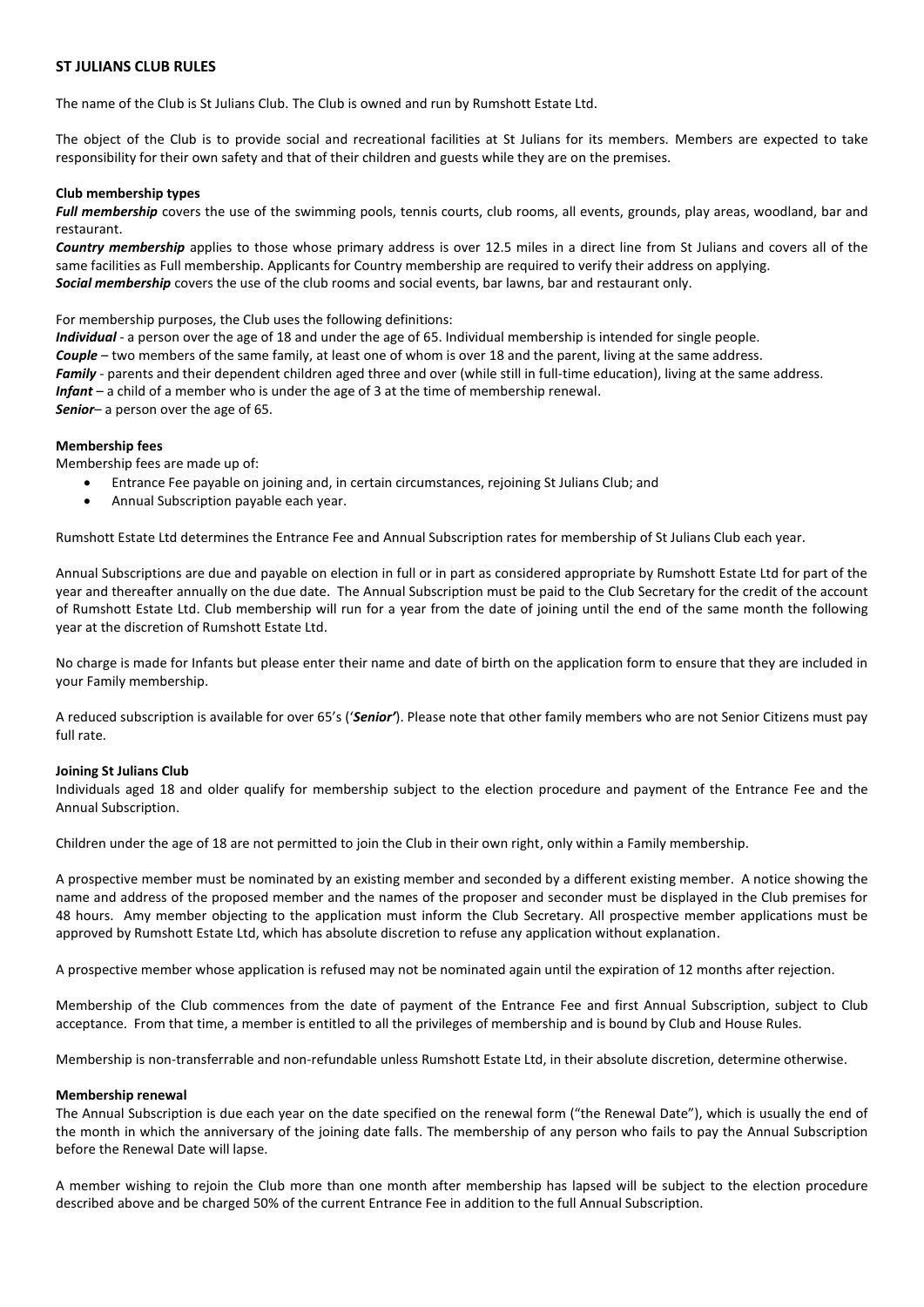A member whose membership has lapsed will not be entitled to use the Club from the date membership lapses until such time as membership is renewed.

A dependent child member who reaches the age of 18 or ceases to be in full time education who wishes to become an Individual member at the next Renewal Date will be subject to the election procedure described above.

## **Sleeping membership**

Members who have moved out of the area and have indicated their intention (in writing) to rejoin St Julians Club at some time in the future will not be required to pay the Entrance Fee upon rejoining.

## **Termination of membership**

If Rumshott Estate Ltd, in its absolute and unfettered discretion, considers that any member's conduct is contrary to the interest of the Club and injurious to its reputation they may terminate or suspend that person's membership without assigning any reason thereto.

This includes disputes which occur on Club premises between Club members.

Please be respectful towards the staff at St Julians Club. Rumshott Estate Ltd will not tolerate abusive behaviour or language towards any member of its staff and will if it decides, in its absolute and unfettered discretion, that any member's conduct is abusive or dangerous towards its staff, terminate or suspend that person's membership.

Any person whose membership is terminated under these Rules will be excluded from the premises and will have no claim against the Club and Rumshott Estate Ltd.

## **Club Facilities**

The Club Facilities are all located on the ground floor of St Julians or in the grounds of the house. The upper floors and certain other areas of the house and gardens are private residences. Please abide by the notices identifying areas that are "out of bounds" to members.

*The Bar-* All members are permitted to use the Bar throughout the year within the opening hours set by Rumshott Estate Ltd. Sale of liquor is as prescribed on the Premises Licence posted in the St Julians bar area.

*Restaurant -* The restaurant is open throughout the year for Club members' use within the opening hours set by Rumshott Estate Ltd.

*Gallery, Lounge and Conservatory* **-** The St Julians Club rooms called the 'Gallery' and 'Lounge and Conservatory' are available for members use for dining and relaxing. These rooms are also designated licensed areas for Civil Ceremonies. Members may hire the St Julians Club Rooms for weddings or parties. The Club rooms are also used by non-members for business meetings and conferences for whom there is a room hire charge. When these rooms have been hired they will not be open for members' use.

*Swimming Pools -* The swimming pools are available for Full and Country members' use within the dates and opening hours set by Rumshott Estate Ltd. The pools are unsupervised and members are responsible for their own safety and that of their children and guests whilst using the pools. Members are required to read and adhere to all swimming pool rules as described in the House Rules, website and any notices within the pool area.

*Tennis Courts* **-** The two tennis courts are available for Full and Country members' use throughout the year by advanced booking. Members are required to read and adhere to all tennis rules as described in the House Rules, website and on the Club noticeboard.

*Grounds and woodland -* The grounds and woodland walk at St Julians are available for the use of all members. You are required to supervise your children at all times when using the outdoor areas and grounds. Outbuildings within St Julians grounds are out of bounds to members. Please be aware that the public may access the woodland areas.

CCTV cameras are used at the Club for security. The drive entry uses number plate recognition.

# **Licensing**

The purchase and sale of intoxicating liquors in the Club is the responsibility of Rumshott Estate Ltd and details of the Premises Licence, including the maximum permitted hours for the supply of intoxicating liquor, are posted in the bar area. Bar prices are set by Rumshott Estate Ltd.

No person under the age of 18 may be served with intoxicating liquor for consumption on or off the Club premises. No member may be supplied with intoxicating liquor for consumption on the Club premises by any person under the age of 18. Bar staff may request identification of any person using the 'Challenge 25' policy. Bar staff reserve the right to refuse to serve alcoholic beverages.

Intoxicating liquor for consumption on the premises may also be sold to non-members in the following limited circumstances:

- Guests of members who have been signed in appropriately and are accompanied by a current member;
- at functions, parties, weddings and music events held by a member at the discretion of Rumshott Estate Ltd; and
- during open days or evenings advertised as such by the Club.